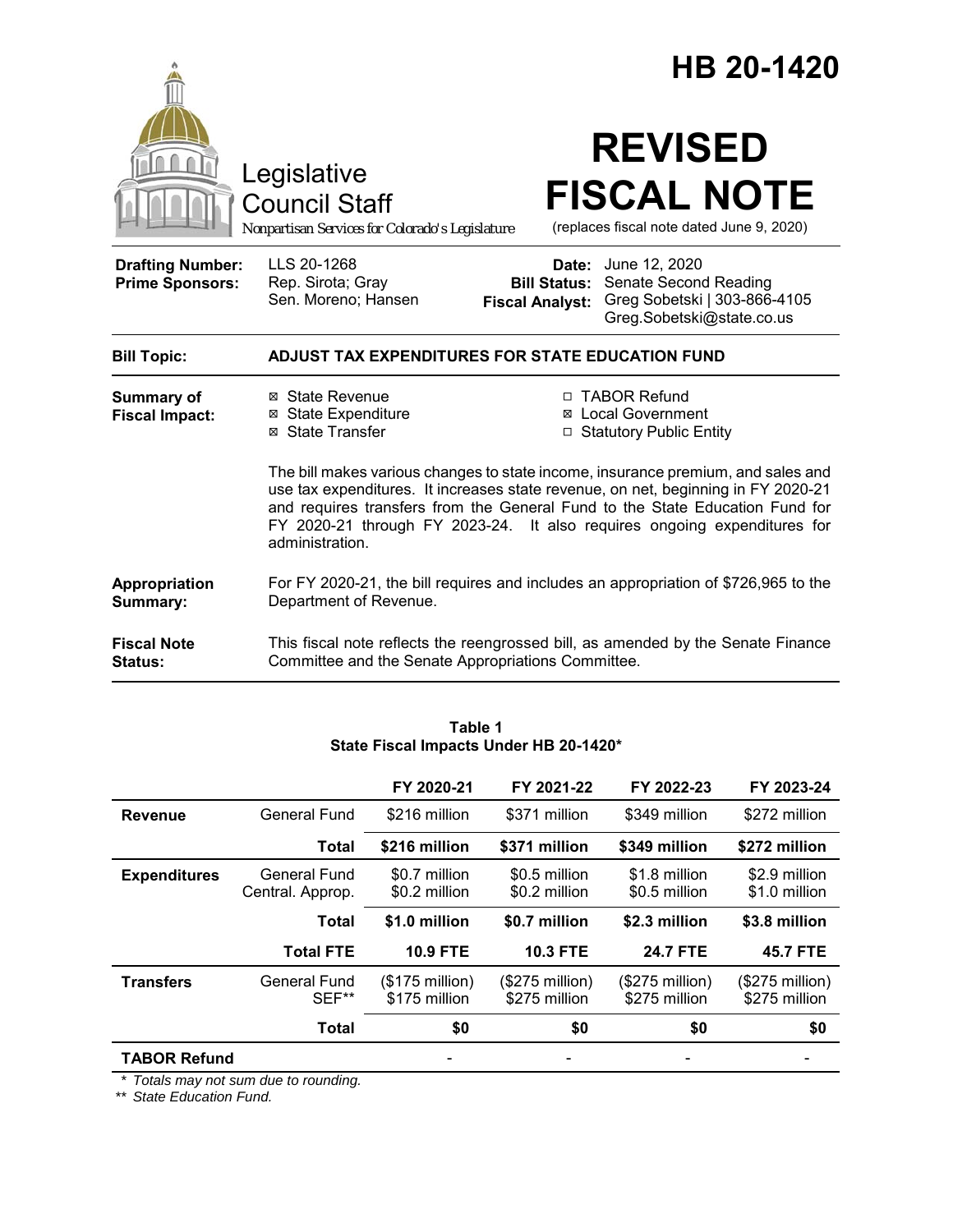# **Summary of Legislation**

The bill makes changes to state income, sales and use, and insurance premium tax expenditures, discussed below, and requires transfers from the General Fund to the State Education Fund (SEF). Transfer amounts are:

- on March 1, 2021, \$175 million;
- on March 1, 2022, \$275 million;
- on March 1, 2023, \$275 million; and
- on March 1, 2024, \$275 million.

**Income taxes** — **CARES provisions.** For tax year 2020, the bill requires additions to the taxable income of pass-through businesses and C corporations. For the purposes of computing state taxable income, these additions effectively reverse certain expanded income tax deductions allowed under the federal Coronavirus Aid, Relief, and Economic Security Act (CARES Act). These are as follows:

- pass-through businesses that claim an expanded federal net operating loss (NOL) deduction are required to add to their taxable income an amount equal to the portion of the deduction that is attributable to Section 2303 of the CARES Act;
- pass-through business owners that claim an excess business loss deduction are required to add to their taxable income an amount equal to the portion of the deduction that exceeded the limitation in the Tax Cuts and Jobs Act of 2017 (TCJA), as allowed by Section 2304 of the CARES Act;
- pass-through business owners and C corporations that claim a business interest income deduction are required to add to their taxable income an amount equal to the portion of the deduction that exceeded the limitation in the TCJA, as allowed by Section 2306 of the CARES Act.

The bill also requires that NOL deductions for 2018 and later tax years remain limited by provisions in the TCJA that had been relaxed in the CARES Act. More information on the relevant provisions of the CARES Act and subsequent Department of Revenue (DOR) rulemaking related thereto can be found in the Background section of this fiscal note.

**Income taxes** — **NOL limitation.** For 2021 through 2023, the bill limits C corporation NOL deductions to \$400,000 annually. C corporations for which this provision limits the deduction amount are able to carry forward the amount not allowed to be deducted with 3.25 percent annual interest to apply as an NOL deduction in a later year. C corporations with NOLs arising before 2018 are able to carry forward these NOLs for one additional tax year for each year for which their NOL deduction is capped under the bill.

**Income taxes — qualified business income.** For 2021 and future tax vears, the bill requires pass-through business owners who claim a federal qualified business income deduction, as allowed under the TCJA, to add back the amount of the deduction for the purposes of computing their state taxable income, if their adjusted gross income (AGI) exceeds \$75,000 (for single filers) or \$150,000 (for married taxpayers filing jointly). Taxpayers who report farm income on their federal tax return are exempt from the requirement to add back this deduction.

**Income taxes** — **net capital gains deduction.** The bill repeals the current law state income tax deduction for qualified net capital gains effective at the end of tax year 2020.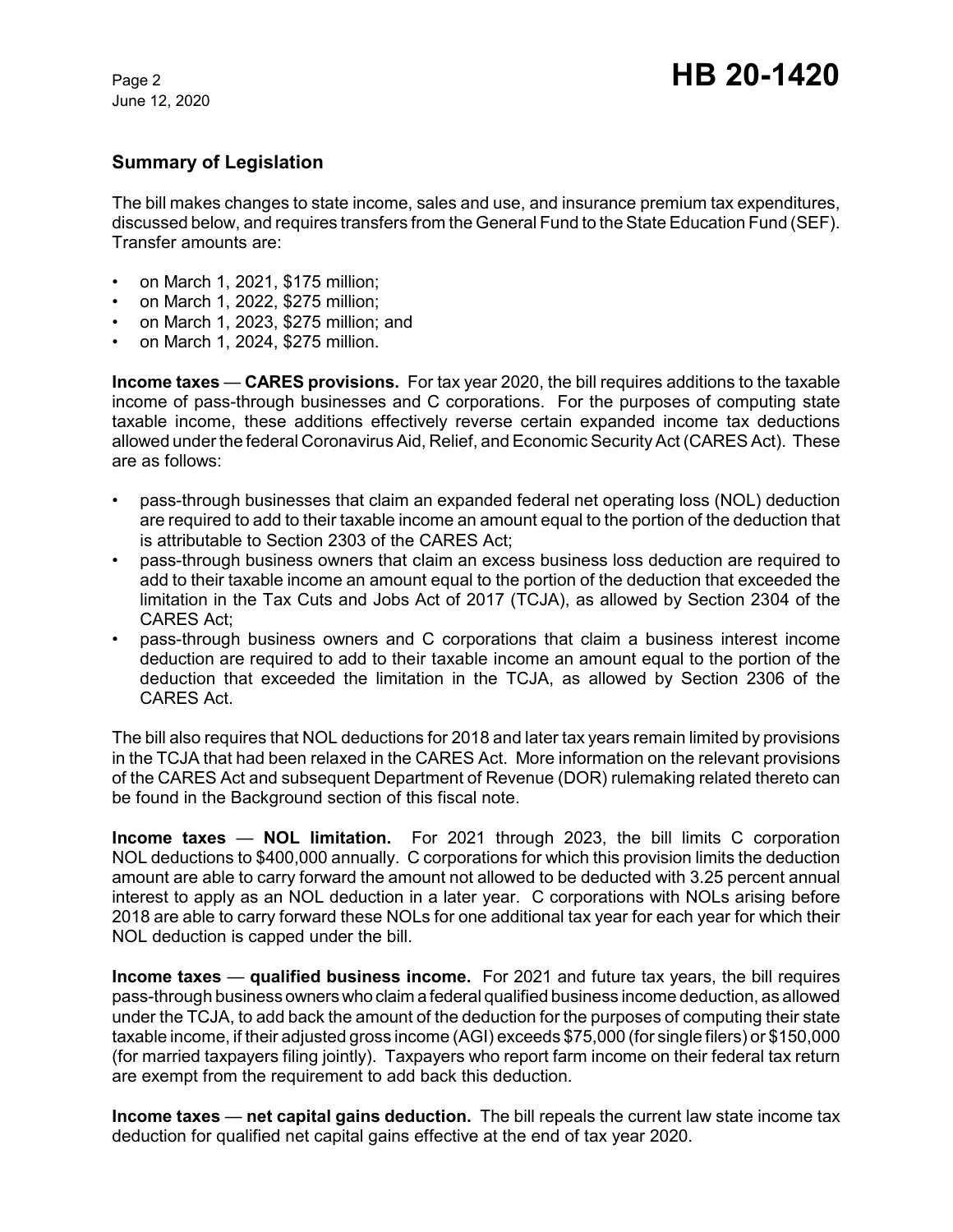**Income taxes** — **earned income tax credit.** Under current law, the Colorado earned income tax credit (EITC) is allowed to taxpayers who are allowed the federal EITC, and is equal to 10 percent of the federal EITC. Beginning in tax year 2020, the bill extends the state EITC to taxpayers who would otherwise qualify for the federal EITC but who are disqualified from doing so because they, their spouse, or one or their dependents does not have a valid social security number.

Beginning in tax year 2023, the bill increases the state EITC to 20 percent of the federal EITC.

**Insurance premium taxes** — **regional home office provision.** Under current state law, insurance premiums are taxed at a rate of 2 percent, except that insurance policies underwritten by insurance companies with a regional home office in Colorado are taxed at a rate of 1 percent. Effective March 1, 2021, the bill repeals this provision, effectively taxing these policies at the 2 percent rate.

**Insurance premium taxes** — **deposit-type contracts provision.** Under current state law, insurance policies issued in connection with an annuity plan are exempt from the insurance premium tax. Effective March 1, 2021, the bill excludes deposit-type contracts that do not incorporate mortality or morbidity risks from the annuity plan exemption, such that the insurance premium tax will be assessed on these contracts. The bill provides a list of examples of deposit-type contracts for which the annuity exemption will no longer apply, including guaranteed investment or interest certificates, supplementary contracts without life contingencies, annuities certain, premium funds or other deposit funds, dividend accumulations, coupon accumulations, lottery payouts, or structured settlements.

**Sales and use taxes** — **energy for industrial use.** Under current state law, the sale or use of electricity, coal, gas, fuel oil, steam, coke, or nuclear fuel for industrial use is exempt from the state sales and use tax. Effective January 1, 2023, the bill repeals this exemption. Beginning on that date, taxpayers who use energy for industrial purposes are allowed to claim a sales and use tax refund of up to \$1,000 per month. Certain purposes are exempt from the \$1,000 refund limit, including energy used for agriculture and street or railroad transportation services, diesel fuel purchased for off-road use, and fuel used to generate electricity.

The bill requires that repeal of the exemption shall not affect the sales and use tax base of counties, statutory municipalities, and special districts that use the state sales and use tax base.

# **Background**

**Taxable income.** Colorado taxable income is equal to federal taxable income as modified in state law. Changes to federal taxable income by default change Colorado taxable income, unless state law or rule exists to preclude or alter the change.

**CARES Act.** The federal CARES Act became law on March 27, 2020. Among other provisions, the CARES Act made the following tax policy changes that are addressed in this bill:

• Section 2303 of the CARES Act allows NOLs arising in 2018 through 2020 to be carried back for up to five preceding tax years. Under preexisting federal law enacted in the TCJA, NOLs arising in 2018 and later years were restricted such that they could limit pre-NOL taxable income by up to 80 percent, rather than by up to 100 percent for NOLs arising in 2017 and earlier years. Section 2303 of the CARES Act delays implementation of the 80 percent limitation until 2021, allowing NOLs that arise in tax years 2018 through 2020 to be applied to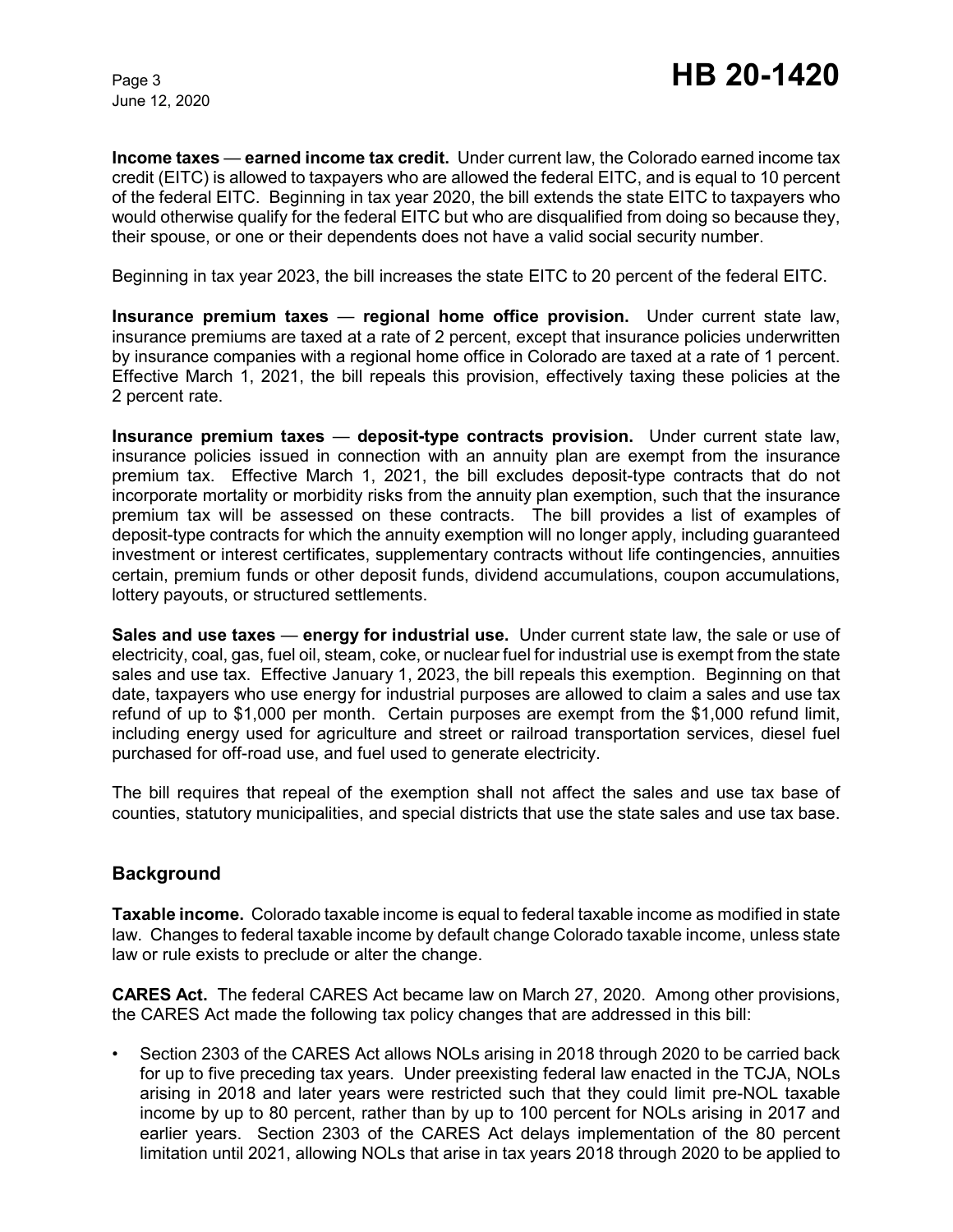reduce taxable income by up to 100 percent in those years. Finally, Section 2303 changes the base amount from which 80 percent is calculated, by allowing NOLs to reduce taxable income calculated before a taxpayer's NOL, qualified business income, and foreign-derived income deductions by up to 80 percent.

- Beginning in 2018, preexisting federal law enacted in the TCJA limited the amount by which deductions of pass-through business losses could reduce a taxpayer's non-business income, with the business loss exceeding the limit declared an excess business loss to be applied as an NOL deduction in a later tax year. Section 2304 of the CARES Act delays the TCJA excess business loss limitation until 2021, allowing deductions of unlimited business losses for tax years 2018 through 2020.
- Beginning in 2018, preexisting federal law enacted in the TCJA limited deductible business interest income to 30 percent, rather than the 50 percent limit that had applied for 2017 and earlier years. Section 2306 of the CARES Act delays the 30 percent limitation until 2021, allowing a 50 percent deduction for tax years 2018 through 2020.

The CARES Act provisions together reduce federal taxable income for tax years 2018 through 2020, allowing taxpayers who have already filed returns for 2018 and 2019 to file amended returns and claim income tax refunds for these years. For 2021 and future tax years, Section 2303 of the CARES Act reduces federal taxable income for taxpayers who are able to claim a larger NOL deduction as a result of modifications to the 80 percent limitation.

**DOR emergency rules.** On June 2, 2020, DOR adopted two emergency rules that together define "internal revenue code", for the purpose of determining federal taxable income, which is used to determine Colorado taxable income. Under the emergency rules, "internal revenue code" is defined to exclude federal statutory changes enacted after the end of a tax year. Pursuant to this change, DOR is expected to disallow amended returns filed to reduce taxable income for tax years 2018 and 2019 under the CARES Act. Accordingly, under current law and rule, the above provisions of the CARES Act are not expected to decrease state revenue for tax years 2018 or 2019.

**Qualified business income deduction.** The TCJA allows a federal income tax deduction for qualified business income for tax years 2018 through 2025. Taxpayers who earn income from ownership of some sole proprietorships, partnerships, limited liability corporations treated as sole proprietorships or partnerships for tax purposes, and S corporations ("pass-through businesses") are able to deduct 20 percent of such income when calculating their federal taxable income. For taxpayers whose income exceeds an inflation-adjusted threshold in federal law, additional limitations apply concerning the nature of the business and the amount it pays in wages. For tax year 2020, the threshold is \$163,300 for single filers or \$326,600 for joint filers.

**Capital gains deduction.** Current state law allows some taxpayers who record federally taxable capital gains on real or tangible personal property acquired after May 9, 1994, and owned for at least five uninterrupted years prior to its sale, to deduct the gain from their Colorado taxable income. For a gain on real property to qualify, the property must have been acquired before June 4, 2009.

**Federal and state earned income tax credits.** The federal EITC is available for taxpayers with earned income, such as income from wages or salaries, disability benefits received prior to the minimum retirement age, and some business income, whose earned income and AGI both fall below thresholds set in federal law. Thresholds depend on a taxpayer's filing status and number of qualifying children. For example, for 2020, a taxpayer filing singly or as a head of household is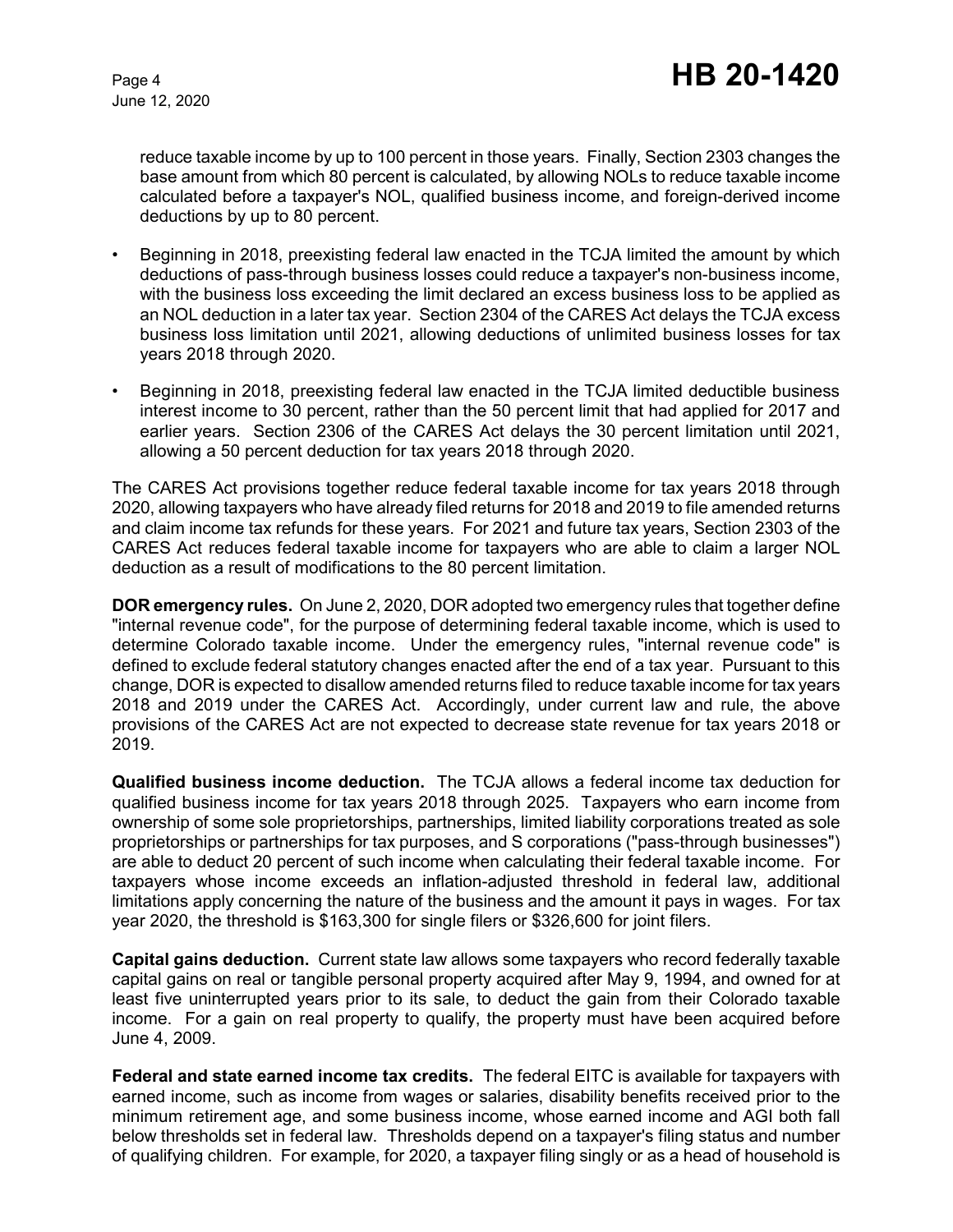able to claim the credit if their income falls below \$15,820 with no children, \$41,756 with one child, \$47,440 with two children, or \$50,954 with three or more children. Benefits likewise depend on a taxpayer's AGI, filing status, and number of qualifying children. For 2020, the maximum credit amount ranges from \$538 for taxpayers with no children to \$6,660 for taxpayers with three or more children. A taxpayer and the spouse and/or dependents listed on their tax return must have a valid social security number in order to claim the federal EITC.

Under current law, Colorado taxpayers are able to claim a refundable state EITC equal to 10 percent of their federal EITC. A Colorado taxpayer must qualify for the federal EITC in order to claim the state EITC, meaning that they must also have a valid social security number.

**Insurance premium tax.** The insurance premium tax is paid by insurance companies and surplus line brokers, the latter of which offer policies on behalf of insurance companies not licensed in Colorado. The tax is assessed on policy premiums at a rate of 1 percent for insurance companies with a regional home office in Colorado, 2 percent for other licensed insurance companies, and 3 percent for surplus line brokers. Revenue is credited to the General Fund, except for portions diverted to the Division of Insurance Tax Fund, the Wildfire Emergency Response and Wildfire Preparedness Funds, and the state reinsurance program.

## **Assumptions**

**Current law.** This fiscal note presents the fiscal impact of the bill relative to current law. For the purposes of this fiscal note, current law includes the emergency rules adopted by DOR governing the state's administration of expanded federal income tax deductions in the CARES Act. To the extent that the bill changes statute to match DOR's administration of the CARES Act, it is treated as a codification of current practice with no new discrete fiscal impact.

**Economic forecast.** All revenue estimates assume future economic activity consistent with the May 2020 Legislative Council Staff forecast update.

# **State Revenue**

The bill is expected to increase General Fund revenue by \$216 million in FY 2020-21, \$371 million in FY 2021-22, \$349 million in FY 2022-23, and \$272 million in FY 2023-24. Revenue impacts are presented in Table 2 and discussed below. The bill increases revenue from the income, insurance premium, and sales and use taxes, all of which are subject to TABOR.

Revenue impacts for years beyond FY 2023-24 are not estimated but will be less than for the years shown in this fiscal note, because:

- the bill's limitation on C corporation NOL deductions applies through 2023 only, meaning that this provision of the bill does not increase state revenue for 2024 and future years; and
- the bill's requirement that taxpayers add back their federal qualified business income deduction will not increase revenue beyond tax year 2025, when the qualified business income deduction expires under current federal law.

For FY 2026-27 and later years, the bill is estimated to increase state revenue by approximately \$80 million per year.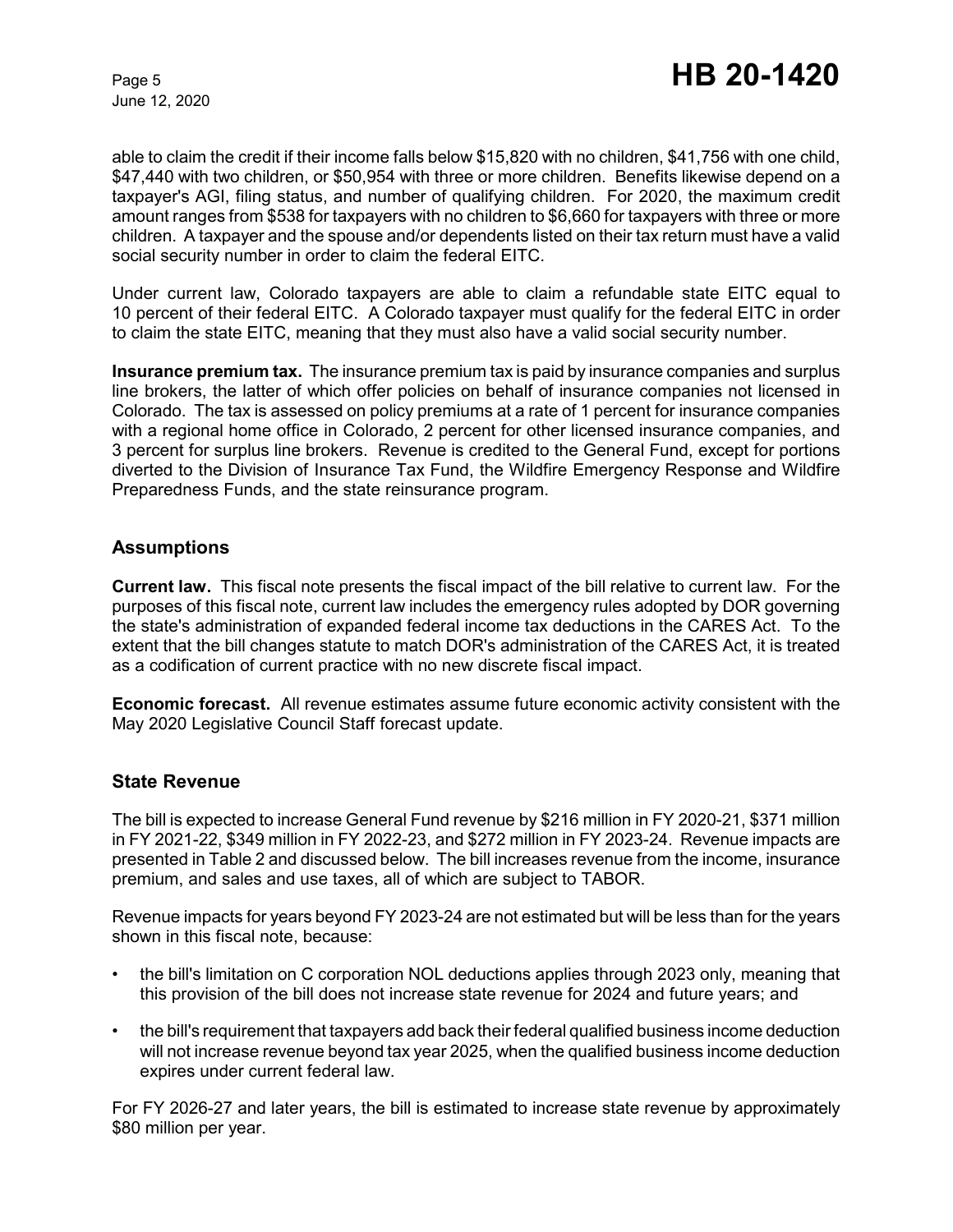#### **Table 2 Revenue Under HB 20-1420**\*

|                                     | FY 2020-21**            | FY 2021-22              | FY 2022-23              | FY 2023-24      |
|-------------------------------------|-------------------------|-------------------------|-------------------------|-----------------|
| <b>Income Tax Provisions</b>        |                         |                         |                         |                 |
| CARES Section 2303                  | \$5 million             | ***                     | ***                     | ***             |
| <b>CARES Section 2304</b>           | \$73 million            | \$18 million            | \$0                     | \$0             |
| CARES Section 2306                  | \$2 million             | \$5 million             | \$0                     | \$0             |
| Limit on C Corp NOLs                | \$62 million            | \$129 million           | \$138 million           | \$71 million    |
| <b>Qualified Business Income</b>    | \$42 million            | \$93 million            | \$108 million           | \$118 million   |
| <b>Capital Gains Deduction</b>      | \$8 million             | \$17 million            | \$20 million            | \$21 million    |
| EITC - Expanded Eligibility         | $($15 \text{ million})$ | $($10 \text{ million})$ | $($15 \text{ million})$ | $($20$ million) |
| EITC - Additional Credit            |                         |                         | (\$44 million)          | $($89$ million) |
| <b>Insurance Premium Provisions</b> |                         |                         |                         |                 |
| Home Office Rate Reduction          | \$30 million            | \$93 million            | \$99 million            | \$106 million   |
| Deposit-Type Contracts              | \$8 million             | \$26 million            | \$26 million            | \$26 million    |
| <b>Sales and Use Tax Provisions</b> |                         |                         |                         |                 |
| Industrial Energy Exemption         |                         |                         | \$30 million            | \$63 million    |
| <b>Industrial Energy Refund</b>     |                         |                         | $($12 \text{ million})$ | $($25$ million) |
| Total                               | \$217 million           | \$373 million           | \$351 million           | \$272 million   |

*\* Totals may not sum due to rounding.*

*\*\* Values shown for FY 2020-21 include impacts that may arise in FY 2019-20 on an accrual accounting basis depending on executive branch accrual accounting. Any FY 2019-20 impacts are assumed to affect the beginning General Fund balance for FY 2020-21.*

*\*\*\* Indeterminate revenue increase, see discussion below.*

**Income taxes** — **CARES provisions.** Table 2 presents expected revenue increases from provisions in the bill that reverse revenue decreases that would otherwise be expected for tax year 2020 under the CARES Act. Relative to the estimates shown in Table 2, the May 2020 LCS forecast assumed larger decreases especially in relation to CARES Section 2303, concerning NOLs, and CARES Section 2306, concerning business interest income deductions. However, because the revenue decreases expected under these sections of the CARES Act were mostly attributable to retroactive modifications to taxable income for 2018 and 2019, they are assumed to be reversed pursuant to DOR emergency rules adopted on June 2, 2020, and are mostly excluded from this fiscal note.

For tax year 2021 and subsequent years, the bill increases state revenue because it reverses a provision in CARES Section 2303 that had relaxed the limitation on NOL deductions. Specifically, the CARES Act allows taxpayers to use an NOL carried forward from an earlier tax year to reduce taxable income by up to 80 percent of taxable income calculated before application of the NOL deduction, the qualified business income deduction, and the foreign-derived income deduction. This bill reverses the exclusion of the latter two deductions from this calculation, allowing taxpayers to reduce taxable income only by up to 80 percent of taxable income calculated before application of the NOL deduction. For taxpayers who take the qualified business income deduction and/or the foreign-derived income deduction, and who carry forward sufficiently large NOLs to reduce taxable income by more than 80 percent, the provision in this bill will increase revenue. Data and information are not currently available to calculate this impact, as the qualified business income deduction was first allowed in 2018 and no taxpayer-level information concerning the deduction has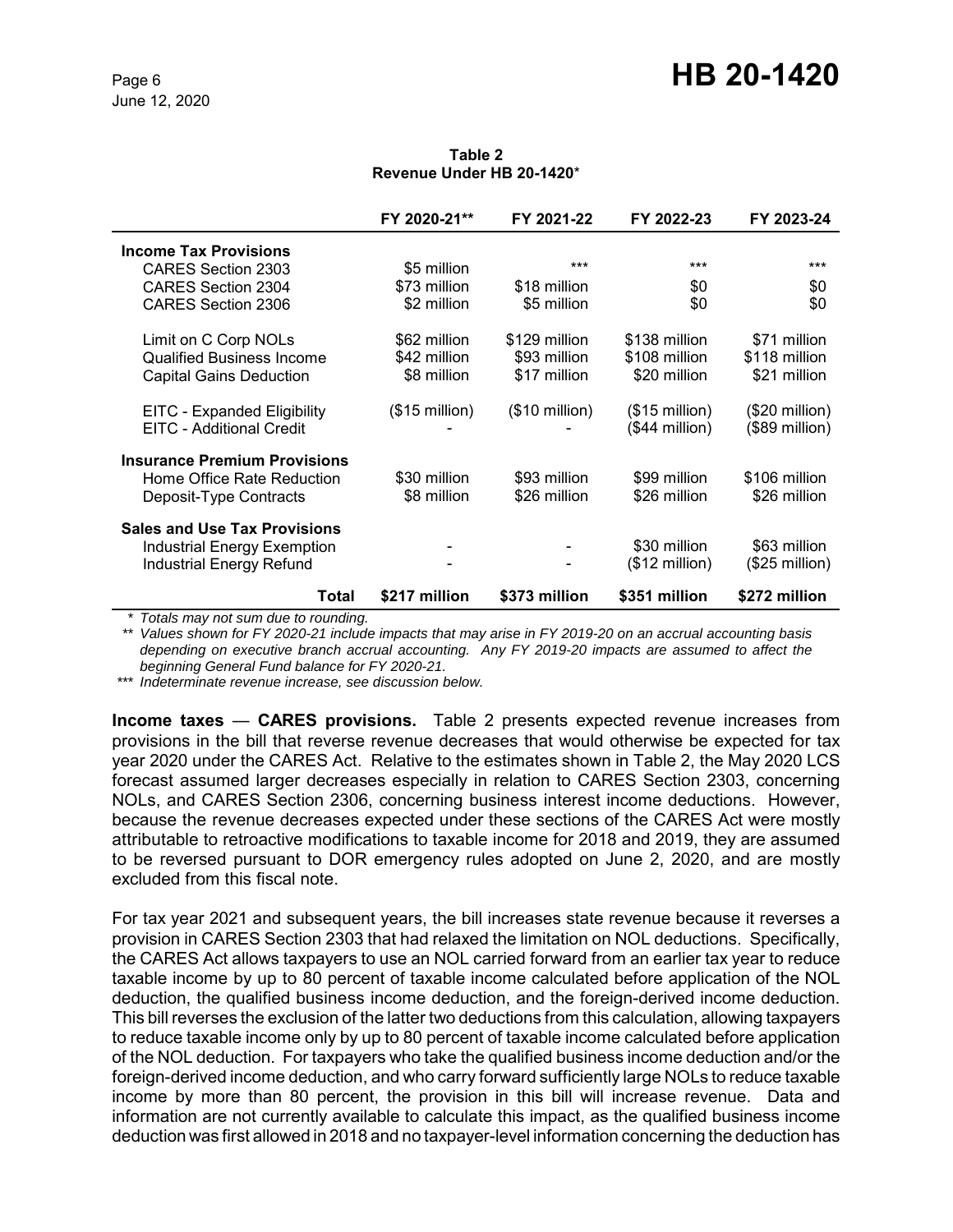yet been shared by the federal government with the state government. The provision is assessed as causing an indeterminate ongoing revenue increase relative to what would otherwise have been expected under the CARES Act and may be updated as additional information becomes available.

**Income taxes** — **modifications to other deductions.** Table 2 presents the revenue increases expected to result from three modifications to current income tax deductions for tax year 2021 and subsequent years. The revenue increases for FY 2020-21 represent half-year impacts for tax year 2021 on an accrual accounting basis. These provisions are discussed below.

- The bill limits the NOL deduction for C corporations to \$400,000 per taxpayer per year for 2021 through 2023. Estimates are based on state data for actual deductions claimed for tax year 2017.
- The bill requires taxpayers who take the federal qualified business income deduction to add back the amount of their federal deduction on their state tax return if their adjusted gross income exceeds \$75,000 (for single filers) or \$150,000 (for joint filers). Estimates are based on limited national level data for actual deductions claimed for tax year 2018. This provision has a state revenue impact through tax year 2025 only, after which the federal deduction is scheduled to expire.
- The bill repeals the state income tax deduction for qualifying capital gains. Estimates are based on state data for actual deductions claimed for tax years 2017 and 2018.

**Income taxes** — **earned income tax credit.** Table 2 presents revenue reductions expected to result from extending the state EITC to taxpayers without valid social security numbers beginning in tax year 2020 and from increasing the state EITC to 20 percent of the federal EITC beginning in tax year 2023. Estimates are based on state data for actual credits allowed for tax year 2017, as well as for state income tax filers using an individual taxpayer identification number (ITIN) in lieu of a social security number with incomes in the EITC eligibility range.

Extending the EITC to taxpayers without valid social security numbers will result in a half-year impact in the current FY 2019-20 for tax year 2020 on an accrual accounting basis. This half-year impact is expected to affect the beginning General Fund balance for FY 2020-21 and is included with the FY 2020-21 estimate in Table 2. Beginning in FY 2022-23, the impact of expanding the EITC to 20 percent of the federal EITC for filers without valid social security numbers is presented on the line labeled "Expanded Eligibility" in Table 2, and is not double counted on the line labeled "Additional Credit." The additional credit will cause a half-year revenue impact in FY 2022-23 for tax year 2023 on an accrual accounting basis. The first full-year impact will occur in FY 2023-24.

**Insurance premium taxes.** The bill increases state revenue by eliminating the rate reduction for insurance policies offered by companies with a regional home office in Colorado and by excluding deposit-type contracts from the types of annuities exempted from the insurance premium tax. The estimates in Table 2 reflect a four-month impact for FY 2020-21 because these provisions take effect on March 1, 2021. Estimates for both provisions are based on insurance policies underwritten and premium taxes paid in calendar year 2018.

**Sales and use taxes.** The bill increases state revenue by repealing the state sales and use tax exemption for industrial energy use. Estimates for the revenue increase are based on state sales and use tax returns for businesses classified as electric power generation, transmission, and distribution or national gas distribution that claimed wholesale sales exemptions in calendar year 2019, and for restaurants that directly claimed sales and use tax exemptions for industrial energy use in 2019 as allowed under current state law. The estimate for FY 2022-23 reflects a half-year impact because the provision takes effect on January 1, 2023.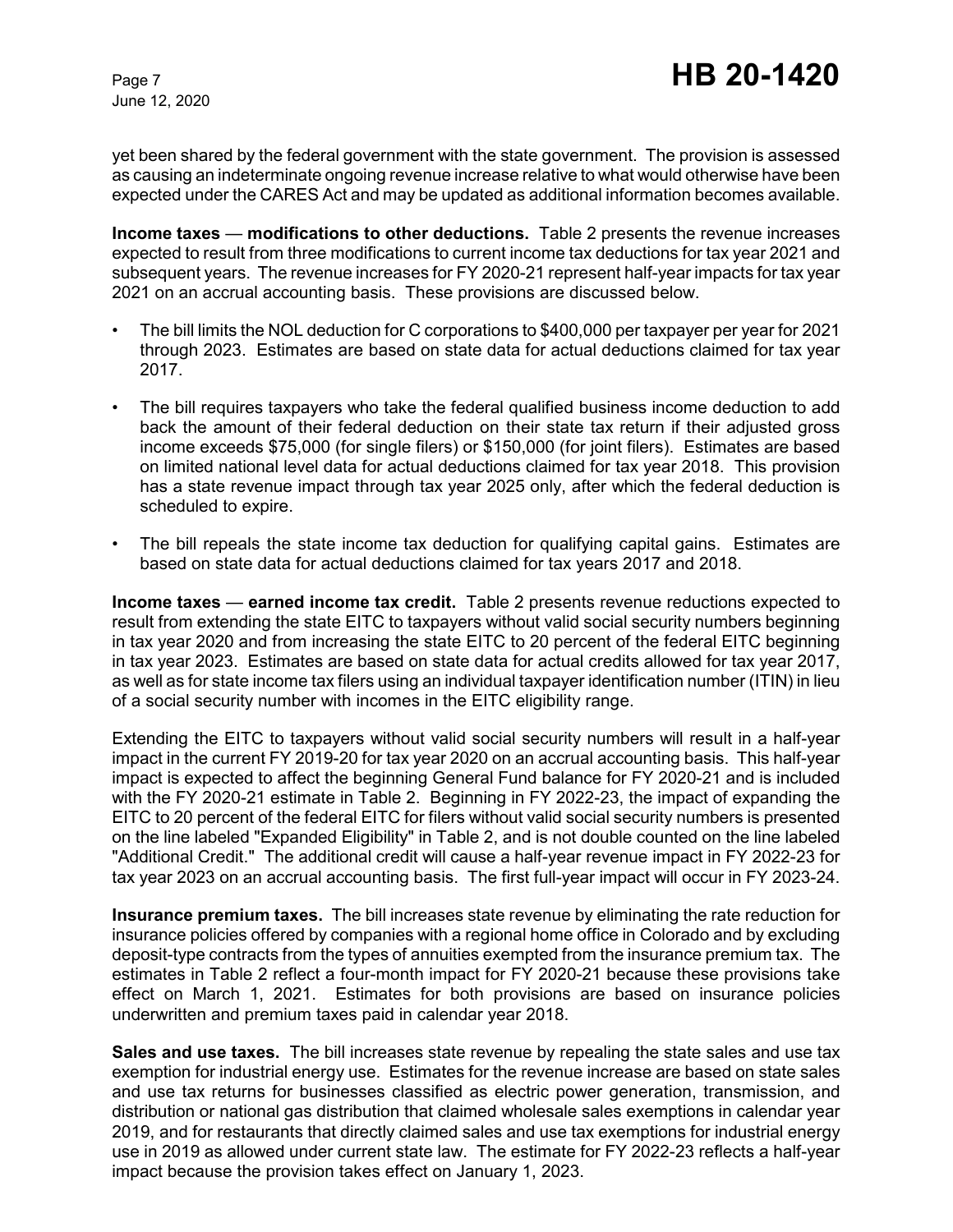The bill also decreases revenue by allowing taxpayer claims for refunds of up to \$1,000 per month in state sales and use taxes paid on energy for industrial use. The revenue decrease resulting from refunds will necessarily be less than the revenue increase resulting from repeal of the exemption. It is assumed that taxpayers for whom refunds are limited in the bill will receive refunds for about one-third of sales and use taxes paid in the aggregate. In practice, most taxpayers will be eligible to receive refunds of the entire amount of tax paid, while taxpayers who spend more than \$413,793 per year on energy for industrial use will receive refunds of less than the amount of tax paid.

## **State Transfers**

The bill requires transfers from the General Fund to the SEF of \$175 million for FY 2020-21 and \$275 million for each of FY 2021-22 through FY 2023-24.

#### **State Expenditures**

The bill is expected to increase General Fund expenditures by the amounts shown in Table 3 and discussed below.

|                                     | FY 2020-21      | FY 2021-22      | FY 2022-23      | FY 2023-24      |
|-------------------------------------|-----------------|-----------------|-----------------|-----------------|
| <b>Department of Revenue</b>        |                 |                 |                 |                 |
| <b>Personal Services</b>            | \$537,078       | \$515,327       | \$1,363,837     | \$2,611,359     |
| <b>Operating Expenses</b>           | \$15,930        | \$13,905        | \$37,125        | \$61,695        |
| <b>Capital Outlay Costs</b>         | \$74,400        |                 | \$204,600       |                 |
| <b>Computer Programming</b>         | \$46,575        |                 | \$43,950        |                 |
| <b>Computer and Related Testing</b> | \$52,716        | \$874           | \$24,693        | \$874           |
| Data Reporting                      |                 | \$4,608         | \$4,608         | \$4,608         |
| <b>Mailing Materials</b>            |                 |                 | \$9,240         | \$18,480        |
| Tax Form Changes                    | \$266           |                 | \$1,594         |                 |
| Postage and Document Management     |                 |                 | \$83,498        | \$166,996       |
| Centrally Appropriated Costs*       | \$224,462       | \$212,814       | \$521,931       | \$973,641       |
| <b>Total Cost</b>                   | \$951,427       | \$747,528       | \$2,295,076     | \$3,837,653     |
| <b>Total FTE</b>                    | <b>10.9 FTE</b> | <b>10.3 FTE</b> | <b>24.7 FTE</b> | <b>45.7 FTE</b> |

#### **Table 3 Expenditures Under HB 20-1420**

*\*Centrally appropriated costs are not included in the bill's appropriation.*

**State Education Fund.** Revenue transferred to the SEF is assumed to be available for expenditure pursuant to future school finance acts. These expenditures are not identified in this fiscal note.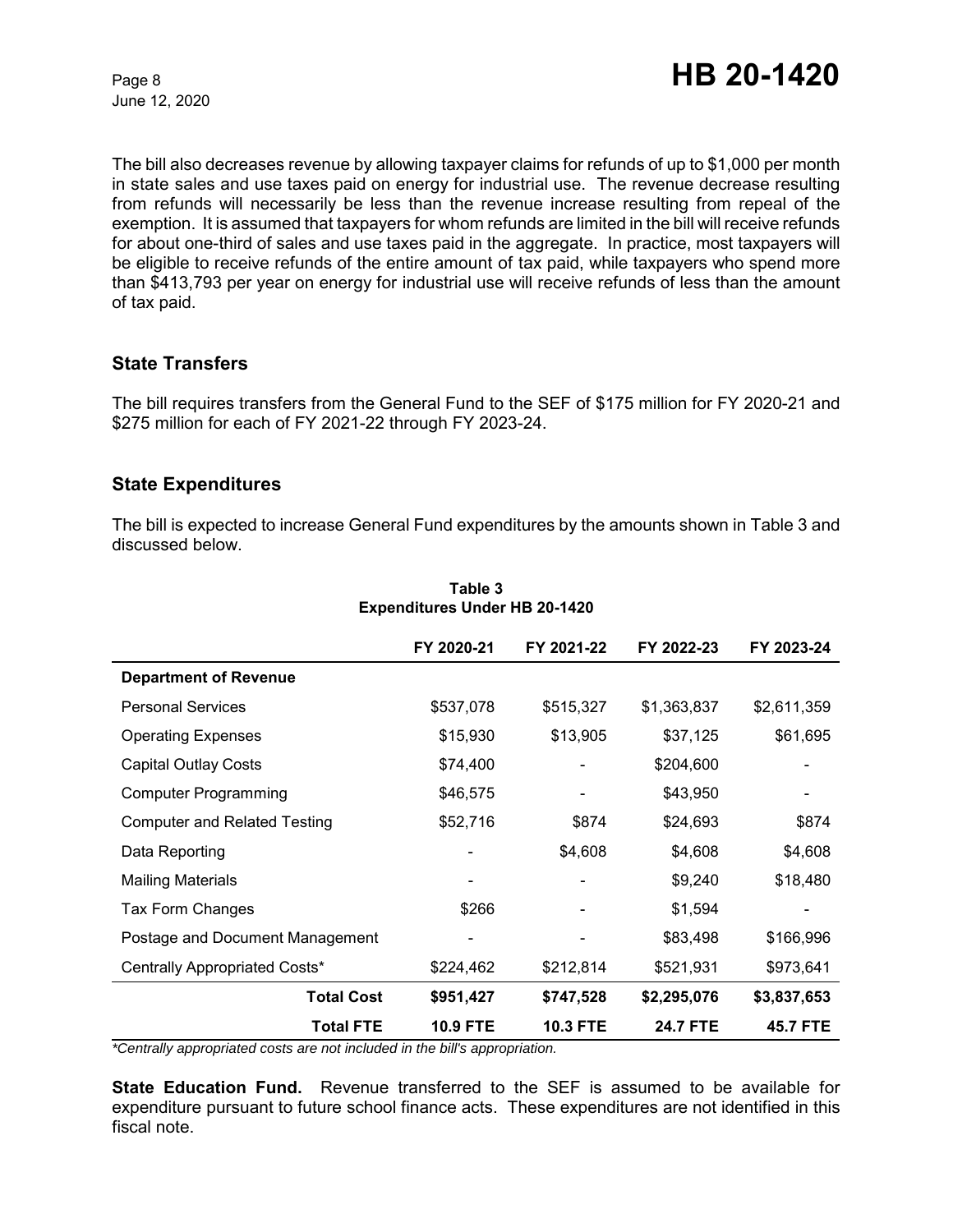**Department of Revenue.** Expenditures for the department are expected to total \$0.9 million in FY 2020-21, \$0.7 million in FY 2021-22, \$2.3 million in FY 2022-23, and \$3.9 million in FY 2023-24 and subsequent years. Most expenditures are attributable to the addition of staff, including expenditures for personal services, operating expenses, capital outlay costs, and centrally appropriated costs.

DOR workload is expected to increase to process:

- additional EITC claims by taxpayers without valid social security numbers, requiring 6.1 FTE in FY 2020-21;
- state income tax additions for federal qualified business income deductions, requiring 4.8 FTE in FY 2020-21; and
- refunds of sales and use tax paid on energy used for industrial purposes, requiring 35.4 FTE when this provision is fully implemented in FY 2023-24.

Workload expected for DOR to process EITC claims and state income tax additions for federal qualified business income deductions is consistent with implementation of current law tax expenditures with similar caseload to that expected under the bill.

The department currently processes all sales and use tax refund claims manually. Initial review requires at least one hour, with additional review required in over 40 percent of cases due to the amount of the refund claimed or the nature of the case. Processing 132,000 refunds manually, or 12 refunds per year for an estimated 11,000 taxpayers, would require between 140 FTE and 150 FTE. This fiscal note assumes that DOR will contract for the programming of sales and use tax refund automation for this provision in its GenTax software system. Automating the filing of claims is assumed to speed initial reviews and reduce time required for additional reviews at a lower cost than manual review.

Other costs for the department are related to programming the department's GenTax software system and Sales and Use Tax System, performed by software vendors under existing contracts; software and related user acceptance testing, performed by the department's Taxpayer Service Division and Systems Support Office; beginning in FY 2021-22, data reporting in the department's Office of Research and Analysis; and, beginning in FY 2022-23, postage, document management, and form change costs associated with administration of the sales and use tax refund.

**Department of Regulatory Agencies.** For FY 2020-21 only, the bill will increase DORA workload to update the department's computer system to accommodate changes to the insurance premium tax. This workload increase can be accomplished within existing appropriations.

**Centrally appropriated costs.** Pursuant to a Joint Budget Committee policy, certain costs associated with this bill are addressed through the annual budget process and centrally appropriated in the Long Bill or supplemental appropriations bills, rather than in this bill. These costs, which include employee insurance, supplemental employee retirement payments, and leased space, are estimated to be \$224,462 in FY 2020-21, \$212,814 in FY 2021-22, \$521,931 in FY 2022-23, and \$973,641 in FY 2023-24 and subsequent years.

**TABOR refunds.** The bill increases state revenue subject to TABOR as noted in the State Revenue section of this fiscal note. The May 2020 LCS forecast anticipates that state revenue subject to TABOR will remain below the TABOR limit through at least FY 2021-22. For FY 2022-23 and future years, and the bill may increase required refunds to taxpayers, which are paid from the General Fund.